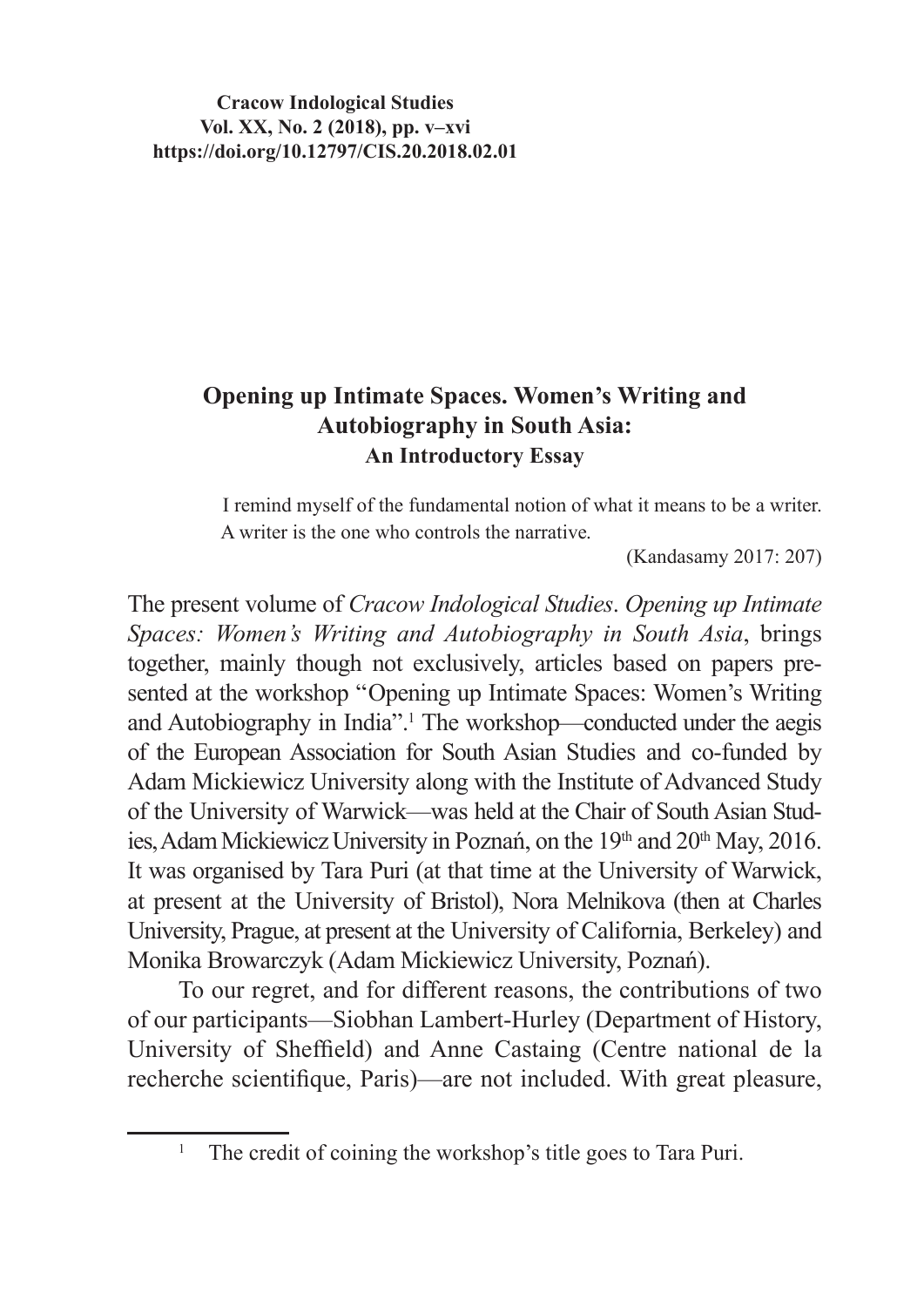however, we welcome articles on the subject from other scholars who have kindly accepted our invitation. These include Ulrich Timme Kragh, who attended the workshop, participated in the discussions, and writes about Tantric women-masters; Maria Skakuj-Puri, who talks about the recent book by a well-known Hindi writer; Ewa Dębicka-Borek, who analyses personal documents of a Polish social activist settled in India; and Tatiana Szurlej, who scrutinises the testimony of an Indian female rebel and its cinematic retelling. These contributions enrich the scope of the volume.

Most studies on South Asia tend to focus on the public and the political, viewing them in entirely masculine terms. Women's lower levels of literacy, their containment within the ideologies of femininity and domesticity, compounded further by the deafening silence of the imperial archive regarding women's experience have led to the relegation of women's writing to the margins of mainstream history. This volume—keeping in mind the workshop's presentations and the attending debate—bears witness to the significant shift in the study of South Asian history and society with regard to the reappraisal of women's role in the making of South Asia (be it medieval, pre-modern or modern) by re-focusing on women's narratives in general and their writing about their own lives in particular.

Critical and theoretical reflections on women's writings, in particular life writings, are located at the intersection of post-colonial, cultural and women's studies, opening up a broad spectrum of interdisciplinary research. The convolutions of women's positioning in South Asian society impact both the source texts as well as their reception and study, revealing the complexity and interconnectivity of social and cultural changes taking place in South Asian society at different historical periods and in various regional dimensions. The inclusion of such earlier marginalised perspectives brings about a more nuanced reading to South Asian history with its multiplicity of social and cultural tensions.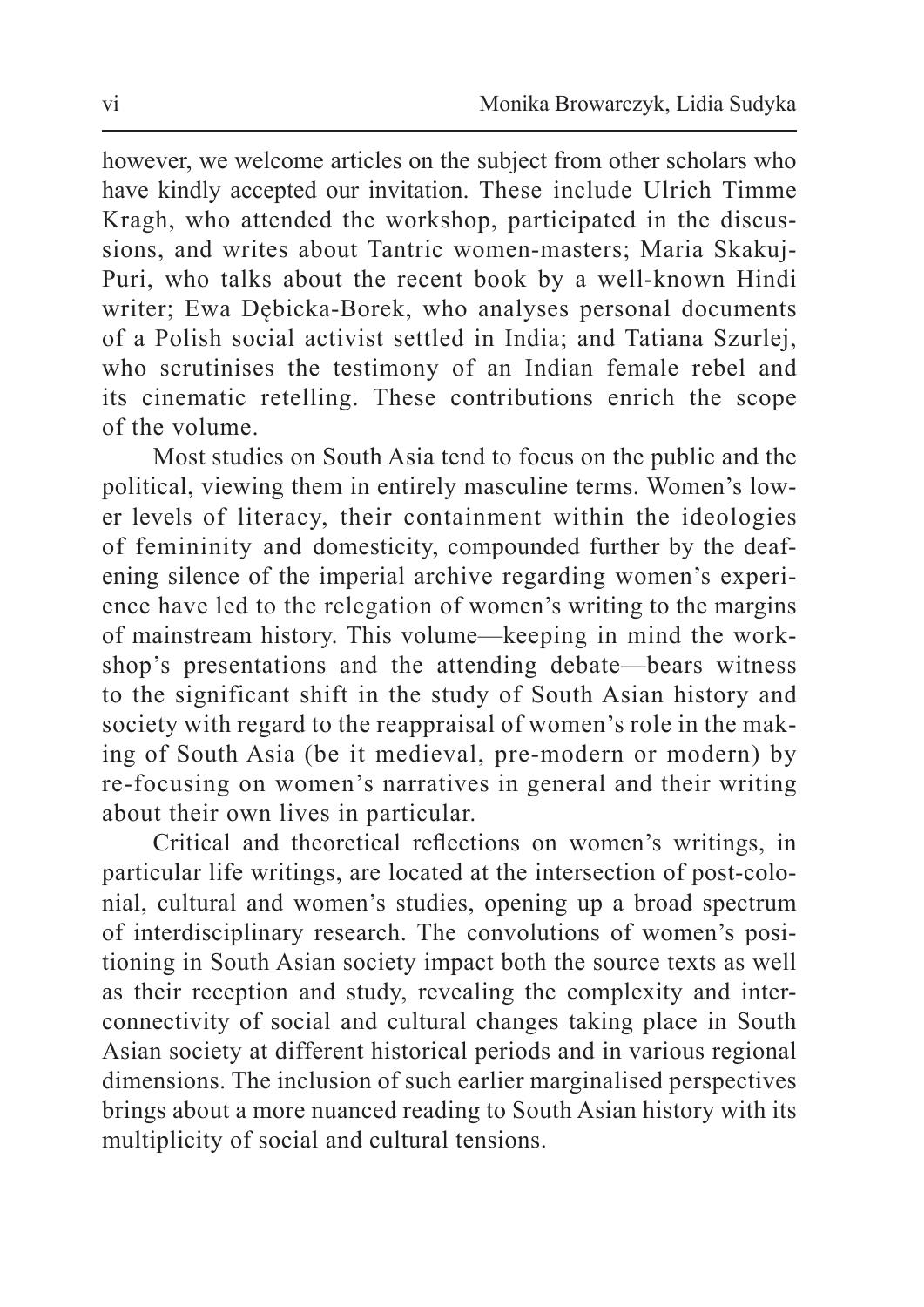This volume, therefore, proposes to bring into focus the need to include these 'other'(and'other'-ed)voicesbyexaminingwomen's writing—not merely autobiographical narratives—and the ways in which their authors use the language of religiosity/spirituality, privacy, domesticity, femininity and intimacy to raise other serious questions.

Today the field of autobiography studies is a witness to two gradual processes taking place side by side. Firstly, there is a tendency to redefine the genre and include other forms of narratives, so not only written autobiographies but also oral tradition, performing arts and fine arts, artefacts etc. within scholarly purview. Secondly, there is a strong trend to rewrite the canon so as to incorporate works by those earlier excluded from it, e.g. in the South Asian context Dalits, Adivasis, and women. Thus, under the pressure of feminist and post-colonial critique the concept of the genre of 'classical' autobiography as it originated in the West is being constantly challenged and redefined forcing us to take a fresh look at auto narratives (and not necessarily only the written ones) and refocus our attention on women's texts seen now as a site of resistance to the dominant discourse, and narrated by those earlier marginalised or ignored.

Motivated by the noticeable shift towards expanding the autobiographical source base, the present collection explores not only texts long considered as fitting the category of 'classical' autobiography, i.e. autobiographies written and published as books (contributions by Alessandra Consolaro and Monika Browarczyk) or those belonging to the more general class of life writings, for instance, travelogue (Tara Puri), reminiscences-cum-memoirs (Alaka Chudal and Barnita Bagchi), personal documents (Ewa Dębicka-Borek), and witness testimony (Tatiana Szurlej), but also spiritual treatises (Ulrich Timme Kragh), medieval oral hymns(Nora Melnikova), devotional epic poetry (Lidia Sudyka), and contemporary prose writings (Maria Skakuj-Puri).

Narratives of personal experience often flip over to reveal articulations that are more politically aware, frequently disturbing seemingly stable stories of the religious or domestic life. The home and the world are then not as separate as they may seem but make continuous inroads into each other. Tanika Sarkar's work on Bengali women's histories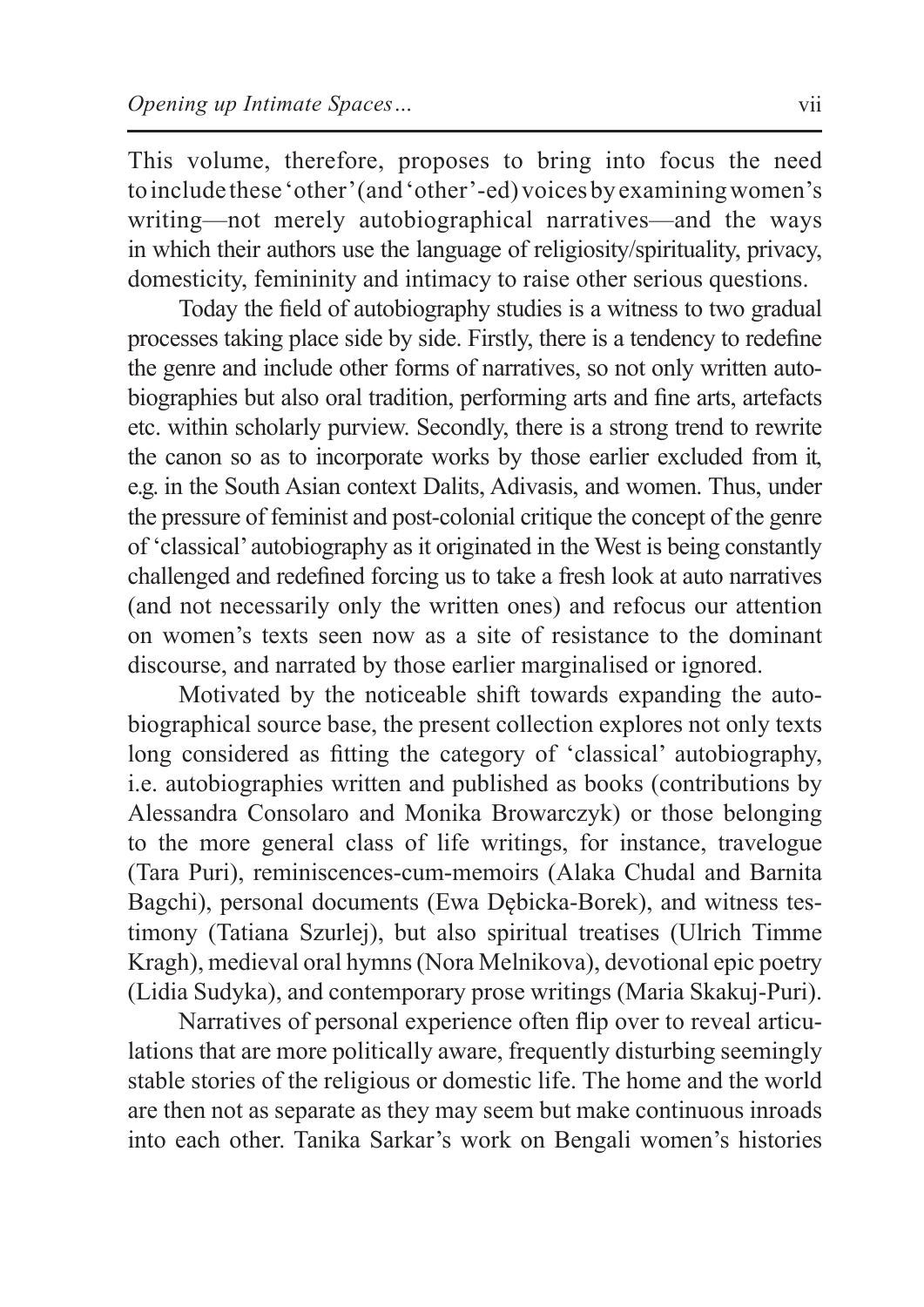in the nineteenth century and especially women's autobiographical writing in the period has become a landmark for subsequent scholars.<sup>1</sup>

Apart from Tanika Sarkar, other academics have also undertaken interdisciplinary research into women's writings in South Asia, and from South Asia, amongst them, Malavika Karlekar (social anthropologist), Ranjana Harish (scholar of English studies), Uma Chakravarti and Kumkum Roy (both historians). Our collection proposes to follow these seminal works. It also seeks to endorse the critical approach of David Arnold and Stuart Blackburn (*Telling Lives in India: Biography, Autobiography and History*) and Kathryn Hansen (*Stages of Life: Indian Theatre Autobiographies*), specifically their critique of the overgeneralised concepts of an alleged absence of the self in the narratives from India and the assumed hegemony of a group identity over an individual one in life writings from the region. An important question raised by Arnold and Blackburn in the context of women's narratives is the weight that persistent privileging of literature over orature carries on in researching personal narratives in India, particularly those authored by women. Questioning thus the claimed nonexistence of autobiographical narratives in non-Western cultures, we intend at the same time to counter the ensuing presumption that those that do exist are entirely informed by the legacy of the West.

Further, we draw from work of Uday Kumar (*Writing the First Person. Literature, History, and Autobiography in Modern Kerala*) on autobiographical tradition across various genres in modern Kerala, and from a volume edited by Anshu Malhotra and Siobhan Lambert-Hurley (*Speaking of the Self: Gender, Performance, and Autobiography in South Asia*) on women's auto narratives dating to various historical periods and drawn from across Indian subcontinent, with special focus on Muslim women. The articles collected in this volume bring into sharp relief "chal -lenges involved in recovering women's voice" which however "should not indicate a lack of voice" (Malhotra and Lambert-Hurley 2016: 11).

<sup>1</sup> Unfortunately, Prof. Sarkar, invited as keynote speaker, had to withdraw from the workshop in Poznań because of ill health.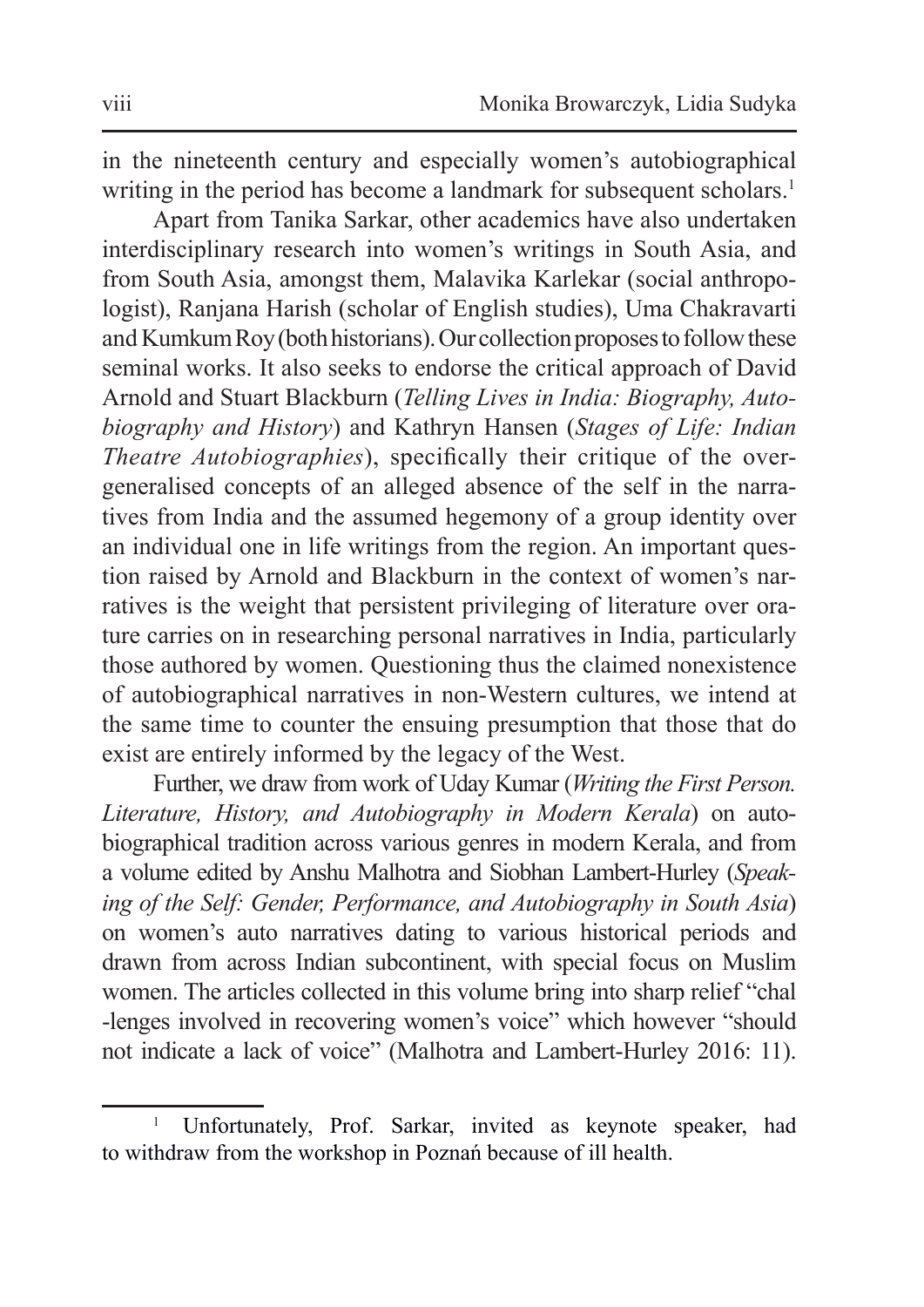We are pleased that two books authored by the last two scholars and documenting recent research on autobiographical writings are reviewed in the present volume. These are Anshu Malhotra's book on Piro, a Punjabi courtesan turned mystic and poet (*Piro and the Gulabdasis. Gender, Sect and Society in Punjab*, 2017) and Siobhan Lambert-Hurley's study of Muslim women autobiographical writing from the Indian subcontinent (*Elusive Lives. Gender, Autobiography and the Self in Muslim South Asia*, 2018).

We invite readers of this volume to read articles in two ways in chronological order i.e. the sequence proposed in the contents, and in a more imaginative order—following the grouping we propose below. With a view to exploring writing by women in South Asia as a continuum of their presence during different periods of history, in different regions and in different capacities we have decided to arrange the articles in this volume in chronological order, which is borne out by the contents. However, as already indicated at the beginning of the introduction, the contributions could be also grouped in accordance with the already mentioned, discrete categories subsumed in the genre of the autobiographical, therefore the starting point then could be the 'classical', published autobiography. From there we could proceed to other groups of texts arranging them, whenever possible, chronologically within each group. We propose these two ways of sequencing and reading the articles in order to bring into focus the continuity of the auto expression by women in South Asian tradition across languages and times. At the same time, we try to draw readers' attention to various forms of auto narratives that tend to criss-cross the boundaries of genres.

What if we were to read **Monika Browarczyk**'s article first and be introduced to autobiography at its most classical? The article explains the reasons for the growing number of Indian women's autobiographies in Hindi, apparently a fairly recent development in the literature of that language; a development which gains strength in the mid-1990s and the first decade of the 2000s. Browarczyk introduces the first researchers on life writings by women in India and briefly reviews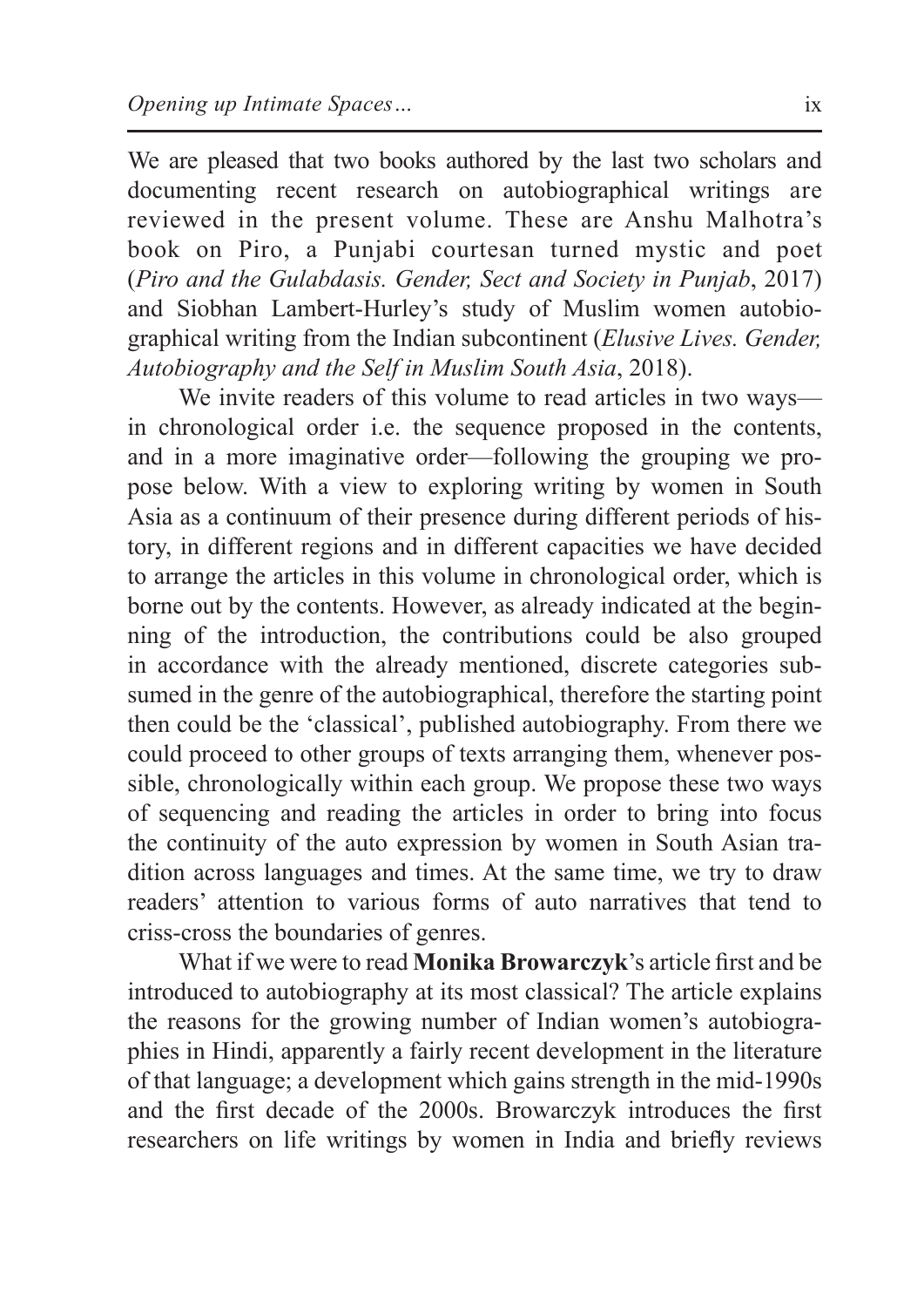this type of writing in Hindi. Thereafter, she concentrates on two women both of whom have followed their first volume of autobiography by a second. They are Krishna Agnihotri and Maitreyi Pushpa. Agnihotri is one of the first women to write autobiography in Hindi. Her *Lagtā nahī͂ hai dil merā* ('My Heart Is Not in It') appeared in 1996 and was followed in 2010 by *Aur, aur... aurat* ('And, and… Woman'). Maitreyi Pushpa published *Kasturī kuṇḍal basai* ('Kasturi and Her Jewel of a Daughter') in 2002, and *Guṛiyā bhītar guṛiyā* ('A Doll within a Doll') in 2008. Browarczyk examines narrative strategies adopted by both the authors, analyses the peculiarities of their language and style, and shows that studying ways of constructing 'narrative selves' can be a captivating and instructive exercise.

**Alessandra Consolaro** undertakes the analysis of Prabha Khaitan's autobiography, *Anyā se ananyā* ('From the Other One to the Only One'). Prabha Khaitan, born in 1942, was a successful Marwari businesswoman with a PhD in existentialist philosophy, feminist activist, writer and translator. She always followed her own path making unconventional and bold choices in her life. Consolaro chooses three analytical tools to study Khaitan's autobiography: the existentialist concepts of immanence and transcendence, and Julia Kristeva's notion of abjection. Such a choice of tools is justified by Khaitan's philosophical and cultural formation as well as her cosmopolitan environment. Adopting these methodologies shows Khaitan as undergoing the process of abjection and at the same time, in Consolaro's words, struggling "to make sense of the Sartrean claim of the indestructibility of freedom even in the face of the most extreme objectification by the other". What has enabled her to face such challenges? Consolaro submits that it was her local cultural milieu, precisely the *satī/śakti* ideas that influenced her choices and can be found in her autobiography. Though there is no explicit discussion on those notions in Khaitan's autobiography Consolaro argues that its very structure as well as certain hints in the text suggest links with Bengali *śākta* Tantrism and evoke *satī* and *pativratā* ideals, which were strongly recommended as role models for Marwari girls.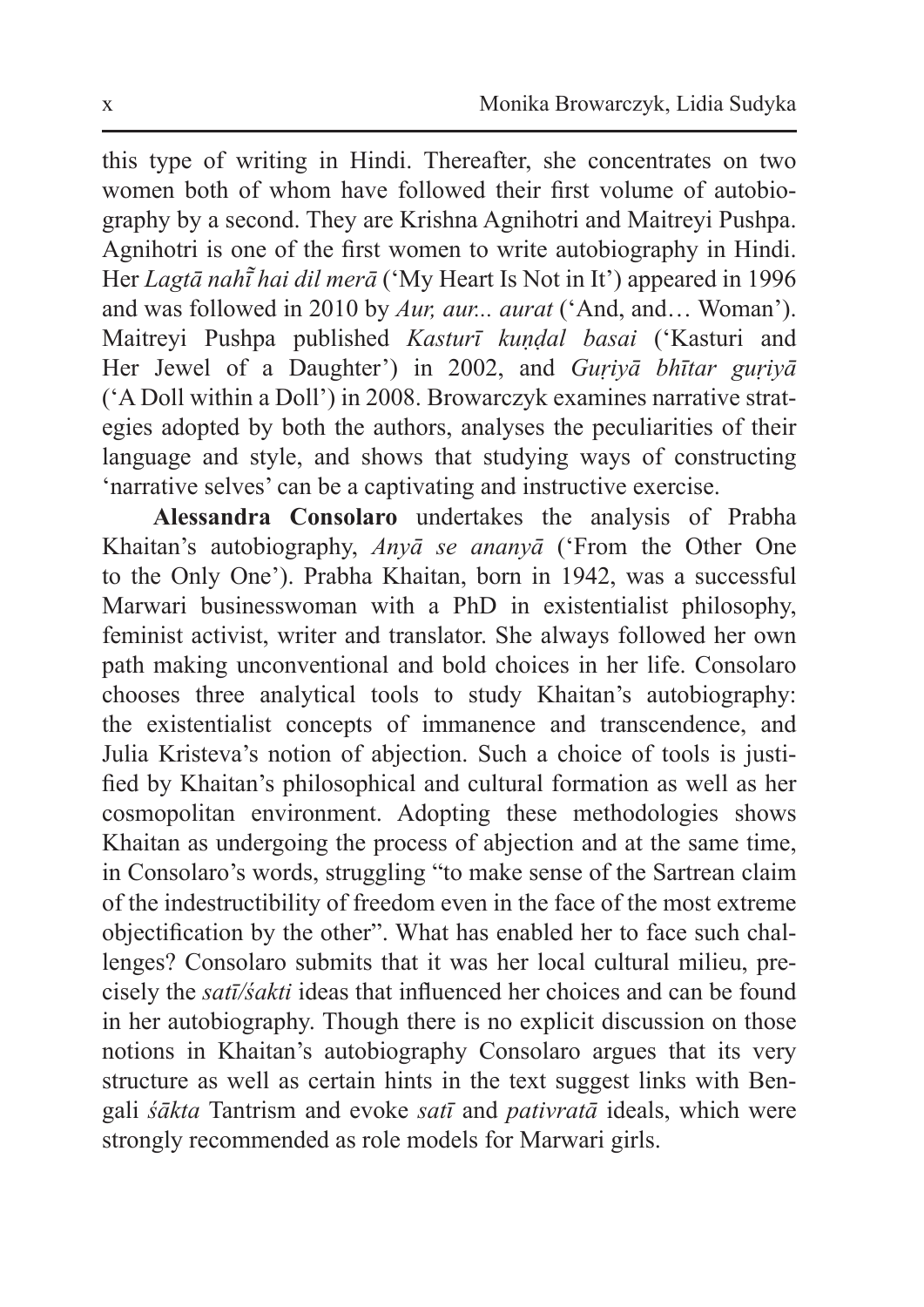**Alaka Chudal** analyses Shivarani Devi's (1890–1976) literary memoir-cum-biography focused on her husband Premchand, one of the most celebrated Indian authors. Shivarani Devi writes about her life with the famous husband and it is mainly for this reason—namely to get fuller knowledge of Munshi Premchand, the pioneer of Hindi literature—that her confessions attracted attention. The fact that at the same time Shivarani Devi speaks about herself within the space of Premchand's house was quite often neglected or overlooked. Did she consciously and if so, then to what extent, create her 'self' in *Premcand ghar mẽ*? Chudal in her essay looks for the answers to this and other important questions. Also, she examines Shivarani Devi's account of her husband's domestic life as Shivarani Devi's own autobiography.

The autobiographical writings are also often presented in literary forms, which may be described for different reasons as located somewhere between fiction and non-fiction. **Barnita Bagchi** examines the autobiographical writings of Lila Majumdar (1908–2007), a Bengali writer, best known as the author of books for children and young adults regarded now as classics. In her writings for children she used to create alternate worlds and defamiliarize the real but her autobiographical works also display this turn. Bagchi investigates utopian resonances in three interrelated autobiographical works by Majumdar: *Ār konakhāne* ('Somewhere Else' [1967] 1989), *Pākdaṇḍī* ('Winding, Hilly Road,' [1986] 2001), and *Kheror khātā* ('Miscellany' or 'Scrapbook' [1982] 2009). Utopias as the longing for elsewhere are evoked even in the titles, for example in *Ār konakhāne* ('Somewhere Else'). Bagchi points out to the presence of femalecentred heterotopia in Majumdar's works and the women-carved liminal spaces in the everyday world. According to Barnita Bagchi, Majumdar's writing "moves imaginatively and continuously through the otherwheres or '*ār konakhāne*' of utopia and heterotopia".

**Tara Puri** proposes to view Mary Bhore's self writing as an attempt to turn her own experience gained in England in the years 1898–1900 into a kind of guide for her contemporaries. She notes that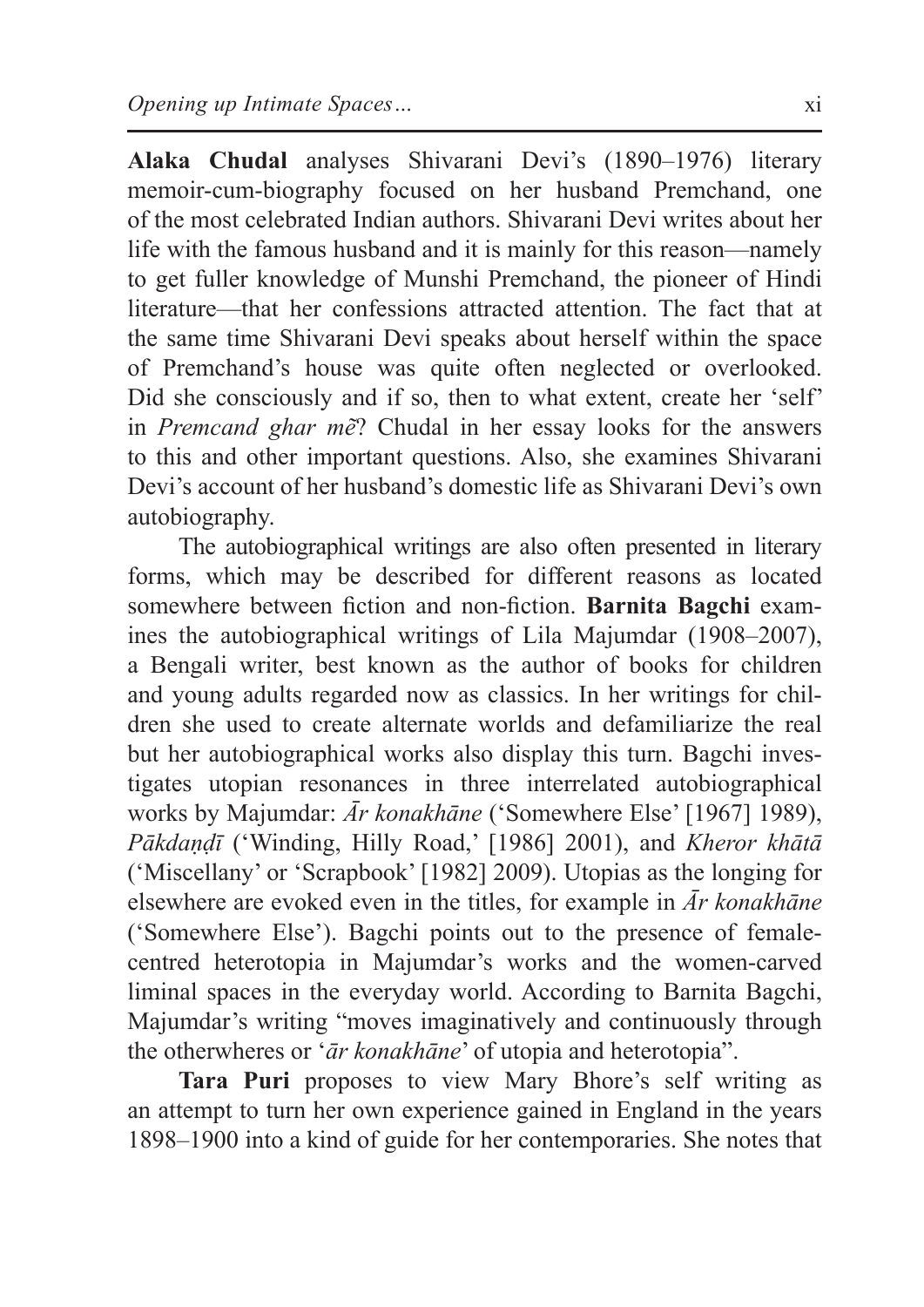Bhore does not write about her personal life there but situates *herself* in public spaces and shows that *Some Impressions of England*, in accordance with Foucault's statement, were written not "to pursue the unspeakable, nor to reveal the hidden, nor to say the unsaid, but on the contrary to capture the already said, to collect what one has managed to hear or read, and for a purpose that is nothing less than the shaping of the self" (Foucault 1997: 210–211). Thus Bhore's text is about a self-formation that can be held up as an exemplar to its readers.

The title of **Tatiana Szurlej**'s contribution to the present volume "From Heroic Durga to the Next Victim of an Oppressive Patriarchal Indian Culture: Too Many Variants of Phoolan Devi's Biography" emphasizes the testimony and the biography as the genres under consideration. In fact the famous, or rather ill-famed, "Bandit Queen", as Phoolan Devi used to be called, has become the heroine of many biographies, also biographical films dramatizing her short but adventurous life. However, in response to and as protest against Mala Sen's book and Shekhar Kapur's film, Phoolan Devi published her own account of her life. She lived and died quite recently, having been born on August  $10<sup>th</sup> 1963$  and died on July  $25<sup>th</sup> 2001$ , yet it is not so easy to establish the truth about her life. To what extent is it possible to find it between the lines of many biographies, in a biopic, or her own testimony? The book *I, Phoolan Devi* is again a very special kind of autobiographical writing. Not written by Phoolan, but instead composed out of selected interviews with her, the account was put together by skilled ghost-editors and then approved by Phoolan. Szurlej examines the scenes from Shekhar Kapur's biopic and compares them to what one can find in Phoolan's personal testimonies. Such an analysis shows that although the image is quite complex, the narrator in *I, Phoolan Devi* comes across as more authentic than the person shown by Shekhar Kapur, even if the strategies of creating the narrating "I" (consciously or not, dictated by Phoolan Devi's or her publisher's choices?) and the final result are ultimately the same: Phoolan is shown as a victim, and the image of a rebellious low-caste village woman transforming herself and her life is lost.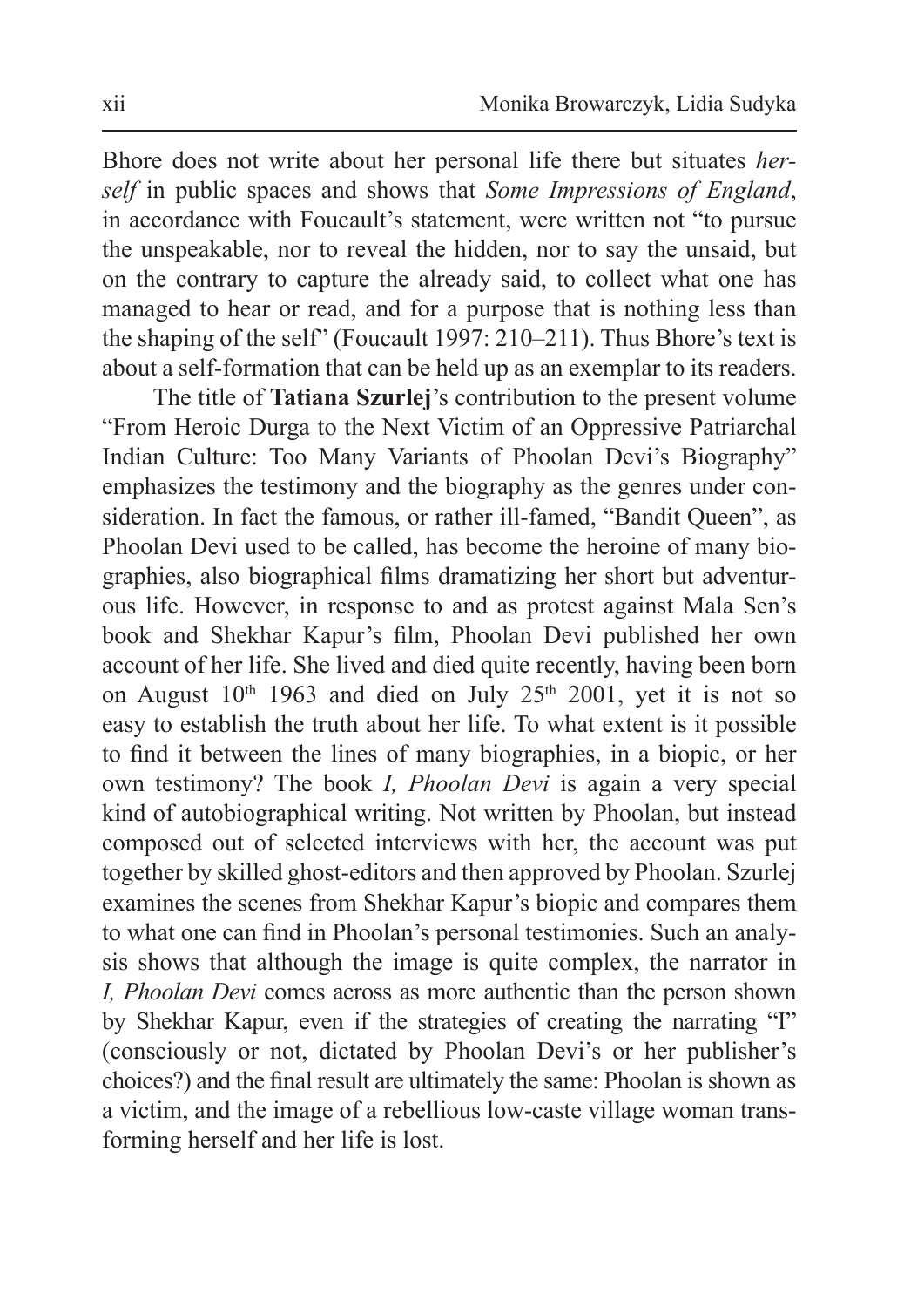**Maria Skakuj-Puri** focuses on Krishna Sobti's recent book, *Gujrāt pakistān se gujrāt hindustān tak* ('From Gujrat, Pakistan, to Gujrat, India', 2017). Judging exclusively by the narrative techniques, the book could have been easily termed a novel if not for the fact that events described evidently match those in the life of its author. The interviews with Krishna Sobti turn into certainty the assumptions that the book indeed narrates the author's personal experiences of the Partition and the two post-Partition years of her life though in a reworked form. Maria Skakuj-Puri's insightful study, supported by theoretical considerations of scholars working with life writings as well as her vast knowledge of Sobti's earlier writings which could be called autobiographical and marked with traumatic memories of the Partition, shows that Sobti masterfully created a piece of autobiographical writing which one does not read "like a witness account but a story or a novel", its ring of authenticity intact.

Yet another type of texts, namely personal documents, are examined by **Ewa Dębicka-Borek**. She uses so far unpublished letters of Wanda Dynowska-Umadevi in order to discuss the process of the author's self-creation. Wanda Dynowska-Umadevi (1888– 1971) was a Polish theosophist, poet, writer and social worker, who spent most of her life in India, and one of the goals she intended to pursue during her stay there was to popularize India in Poland (and vice versa). The letters in question concern this matter directly as they are addressed to Tadeusz Szukiewicz, Dynowska's literary representative in Poland in the years 1938–1939. Dębicka-Borek looks at Dynowska's correspondence from the perspective of a researcher aware that these documents are also literary pieces, and self-creation as well as fiction are part and parcel of them all. The meticulous analysis of these letters shows an interesting and multilayered image of Dynowska and her many identities as projected by herself. Of special interest is the fact that the study of personal documents produced by Dynowska, who was not a representative of the hegemonic culture of the British colonialists, opens a less known but worth exploring perspective on South Asia's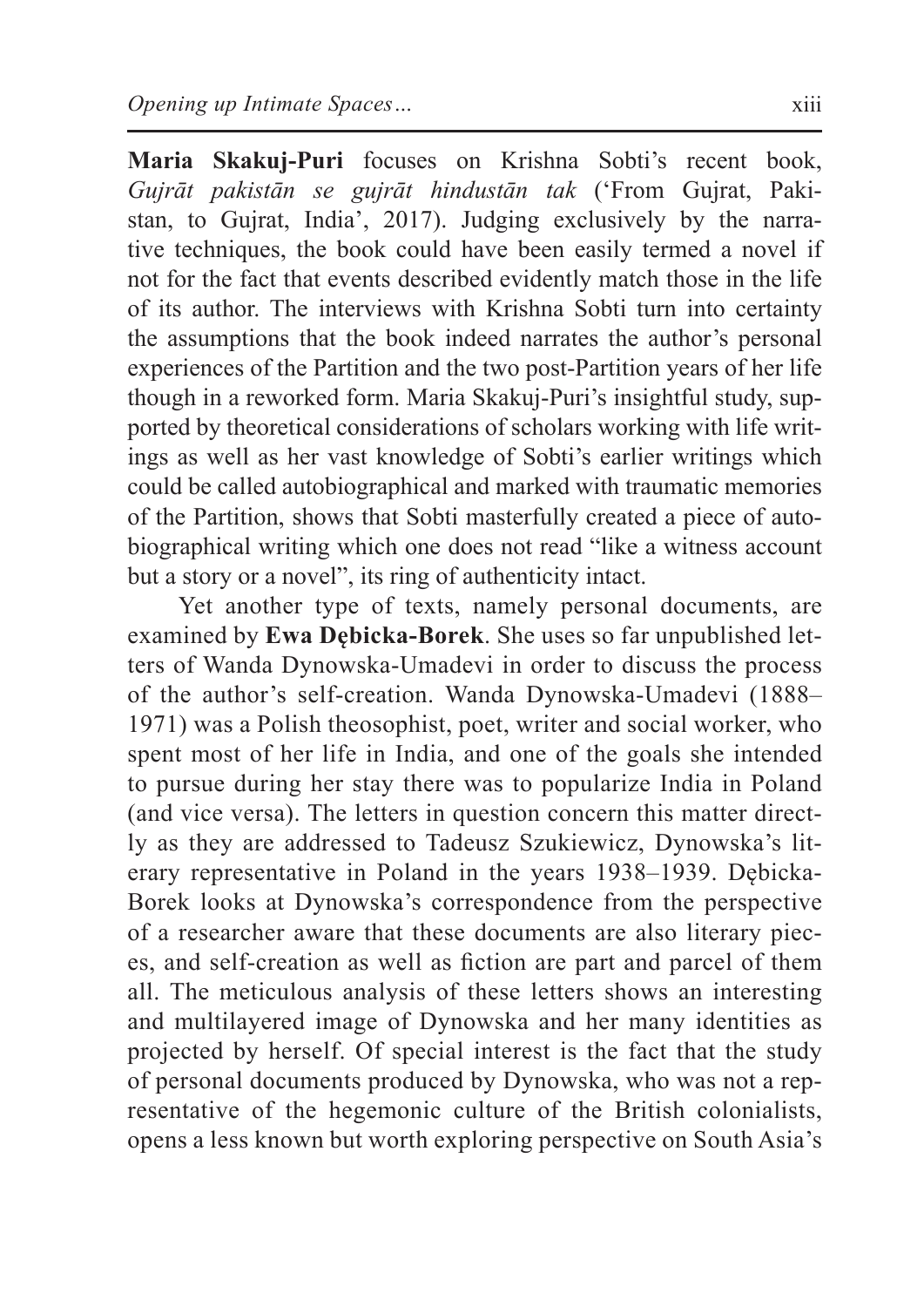cultural and religious heritage, and on India at the time of struggle for independence.

The next group of articles expands the notion of the 'autobiographical' to women's writings that reveal their authors' spiritual growth and personalities. The first of them authored by **Ulrich Timme Kragh** restores to the history of women's writing in Sanskrit the very littleknown contribution of seven Tantric women-teachers from the Swat Valley. The women active in the area from the eighth to the eleventh century AD left an indelible mark on religious imagination and development of Tantrism. Their works encompass ritual treatises, texts on practice of meditation, mystic poems and forms introduced by Kragh as spiritual biographies and autobiographies empowered by a place, that is Swat, named as Uḍḍiyāna and listed in Buddhist and Śaivite Tantric sources among the twenty-four localities of special religious importance.

The heroine of the article by **Nora Melnikova** is Mīrābāī, the 16<sup>th</sup>-century female mystic. The early sources mentioning Mīrā are very poor in details concerning her life. With time the "data bank" grows bigger but the pieces of information contained in it are very often contradictory, a fact which can be associated with the origin of the available material, namely the legends and songs preserved in various forms in the oral traditions of different regions. But it is not due merely to the nature and way of transmission that whatever is possible to collect, including poetry ascribed to Mīrā, provides a picture of her depicting her either as a saint or as a rebel as Melnikova asserts in the title of her paper. All these pieces of information put together by different scholars of Mīrā, collectors and translators of her *pada*s in Brajbhasha and Rajasthani, leave enough "space for imagination and projection, which results in interpretation that often tells us more about the author than about Mīrā herself"—concludes Melnikova.

**Lidia Sudyka**'s paper entitled "The *Santānagopāla* as a Narrative Opening up Intimate Spaces. Lakṣmī Tampurāṭṭi and Her Poem" is devoted to a woman who lived a peaceful family life, though marked by the tragedy of losing her newborn children. This fact led Laksmī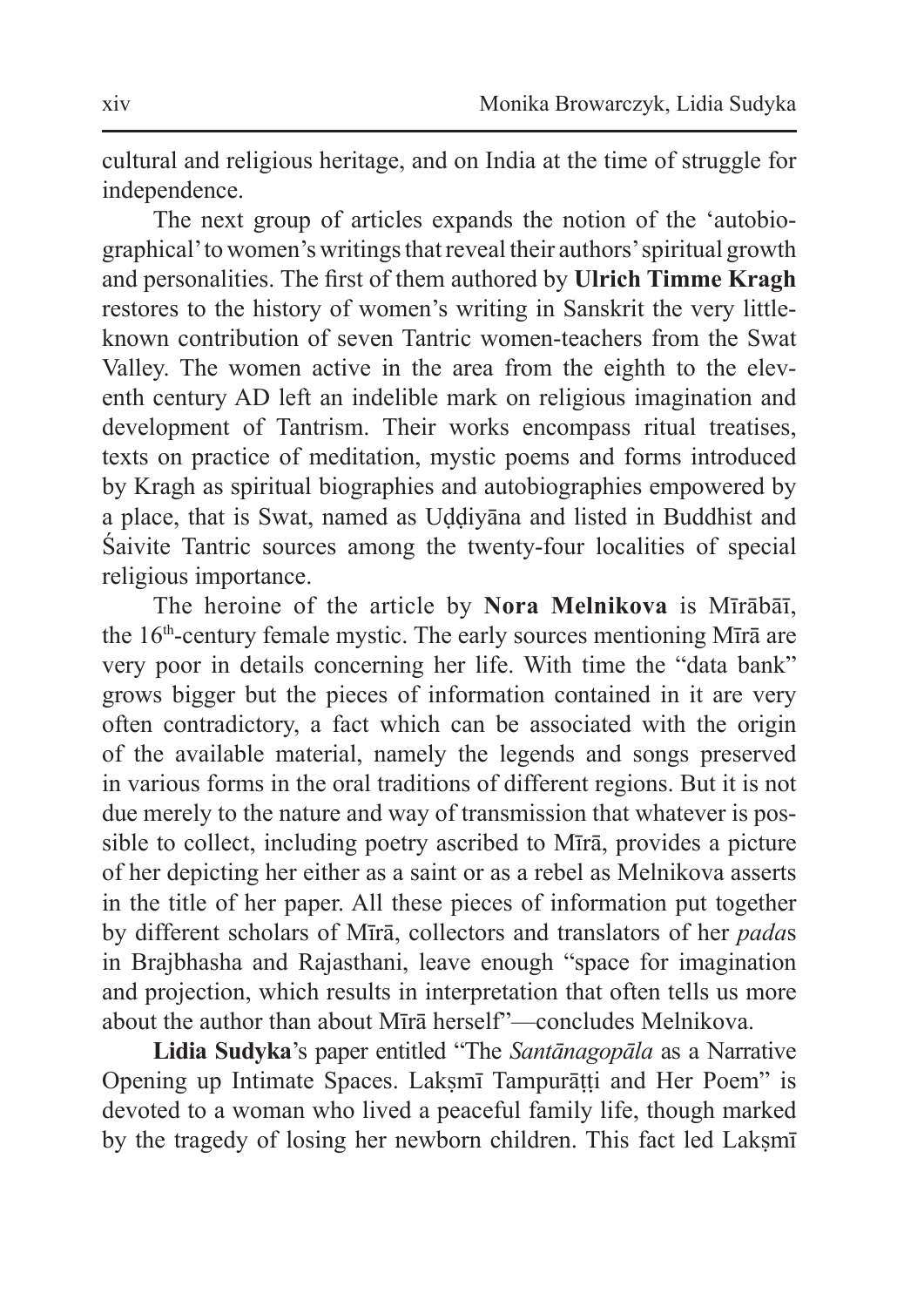Tampurāṭṭi (1845–1909) to write a devotional poem, *Santānagopāla*, based on a story found mainly in Puranic literature about a pious Brahmin and his wife who, through Viṣṇu's grace, recovered their lost children. Her composition written in spotless Sanskrit unveils some details concerning her private life and her personality.

It is pertinent to take into consideration sensitization of the audience to the importance of the social, cultural, political, regional, and historical milieu in which the autobiographical and women's narratives are played. Thus, the collection *Opening up Intimate Spaces: Women's Writing and Autobiography in South Asia* published in *Cracow Indological Studies* in some ways follows and further explores the paths opened up by earlier research on autobiographical writings and women's writings from the Indian subcontinent, and updates the debate by bringing together scholars from a number of different, though allied, disciplines into conversation with each other. The project of the recovery of female voices of the past is still underway, and this volume intends to be a platform where some of these new discoveries can be shared, as well as a space where such writing can be analysed closely, and its implications drawn out.

With this intention in mind, our authors present articles that span various regions of the Indian subcontinent and various historical periods that extend from the early centuries AD to the modern times and focus on a range of Indian languages: Sanskrit (and Tibetan translations of texts originally in Sanskrit), Bengali, English, and Hindi, with an interesting and unexpected turn, namely a contribution that analyses personal documents of a Polish woman, Wanda Dynowska, a person, who relentlessly worked towards creating a link between India and Poland.

> Monika Browarczyk monikabr@amu.edu.pl (Adam Mickiewicz University)

> > Lidia Sudyka lidia.sudyka@uj.edu.pl (Jagiellonian University)